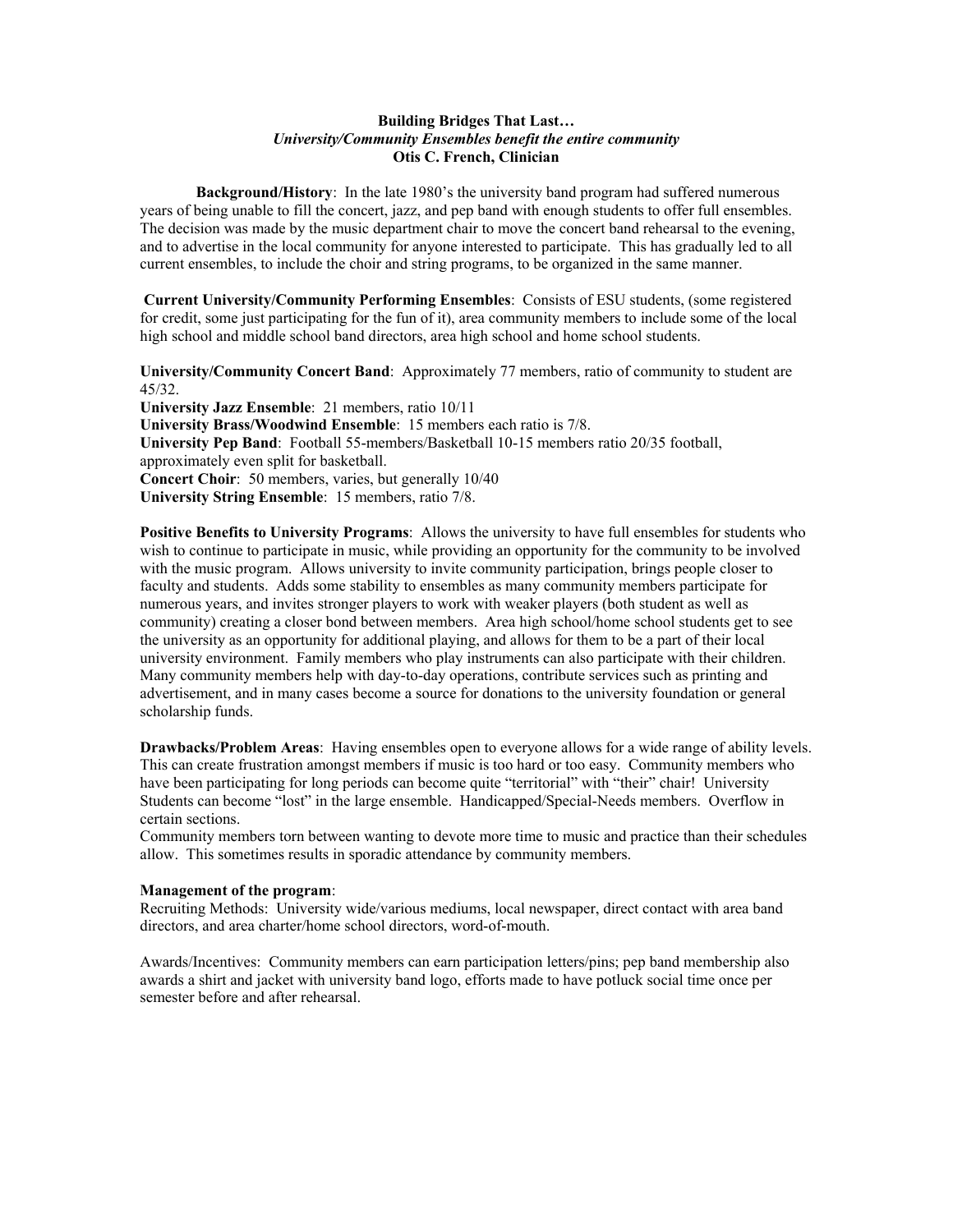**Testimonials/Discussion**: Many community members have commented on how staying active in music, and the weekly interaction with the younger students have helped their quality of life. Some of our Nursing students were able to recruit a prospective nursing student to attend ESU rather than another university through their contact and conversations surrounding band rehearsals. Students in various majors find area community members who are doing the jobs they are training for. With some of our "special-needs" members, there have been some frustrations dealing with the unique needs of individuals. From this, there have been some very positive outcomes and some negative ones. There have been some frustrations from community members who believed they had "earned" a particular chair or part because of their longevity. This has continued to be a concern, trying to keep everyone seated appropriately, keeping students challenged and interested, while being sensitive to the community members. This is also on going!

# **Quotes/Comments**

*"Speaking of University/Community ensembles, in my encounters with participating musicians who are members of the community I am often gratified to hear positive comments about their interactions with East Stroudsburg University students. It is the same kind of positive feedback that I often hear about our students who are interns with community businesses. In essence the message is usually something to the effect that the proximity to the students gives them the opportunity to interact with and feel closer to the students attending the university. One comment I recently heard, (and I am paraphrasing), "As a musician, it has given me the opportunity to share my experience with some folks younger than I, and also for me to learn some new things from them."* 

*I wholeheartedly encourage and support the ESU ensembles. They provide tremendous vehicles for creating positive interaction between the community and the university and as a by product they offer a vital educational experience for our student musicians."* **Doug Smith, University Relations, East Stroudsburg University** 

"*I wanted to say thank you for giving me a reason to get my old face ("chops") back in shape. As a result, I'm in better playing shape than I've been in 10 years, and am having great fun playing my horn again! I also wanted to say thanks for providing the opportunity for my more ambitious students to develop at a pace more suitable to their talents. I don't know of too many university programs that are willing to open their arms to non college-level students, but the fact that we have one so close to home is absolutely thrilling to me! I plan on trying to "fill the pipeline" even more as time goes on*." *Mr. Rick Wygant, lead trumpet in University Jazz Ensemble, area music educator*.

*"Bringing the younger musicians who are still growing and learning their instruments together with the older musicians who are interested in keeping their chops up is a wonderful idea for everyone involved. I am having a terrific time standing next to kids younger than my children, creating a decent sounding musical group. The giving and taking of information between myself and the younger members of the percussion section is very gratifying to me."* 

*Mr. Charles Cahn, Percussion Section, area Businessman* 

*"Regarding community/college bands, as a community member I am always grateful for such programs that allow me to continue to play. As a college student at Syracuse University in the early 80's, I did not fully appreciate the benefit of this type of organization until now. There are some disadvantages to this as well however. The stability of the group fluctuates depending on the student membership, and as a community member we sometimes are asked to play a variety of parts or different instruments, given the organization's needs."* 

*Mr. Dave Gordon, Trumpet Section, area Lawyer*